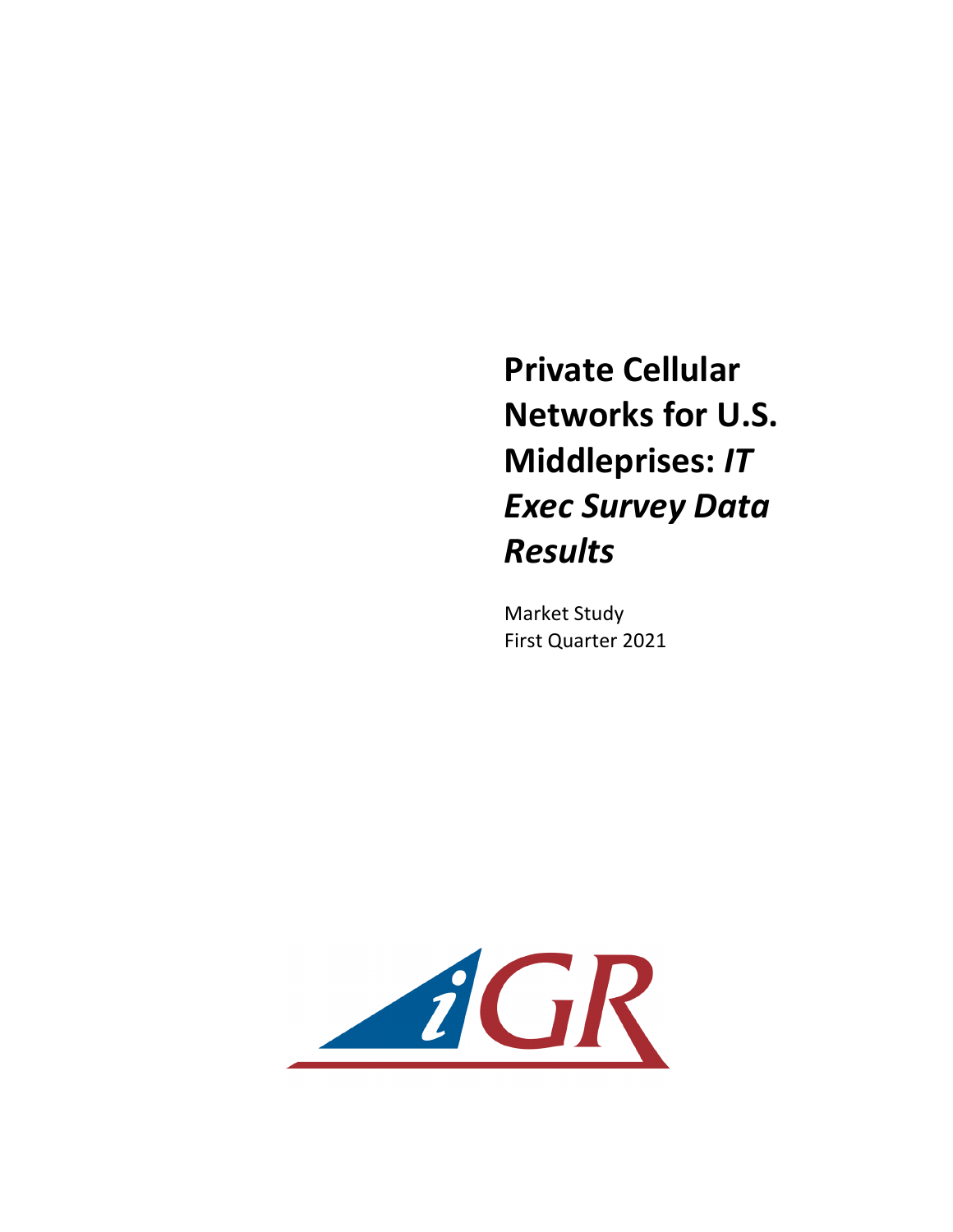$iGR$ 

## **Private Networks for Middleprises: IT Exec Survey** *Data Results*

**Market Study** 

Published First Quarter 2021 Version 1.0 Report Number: 01Q2021-03

*iG*R 12400 W. Hwy 71 Suite 350 PMB 341 Austin TX 78738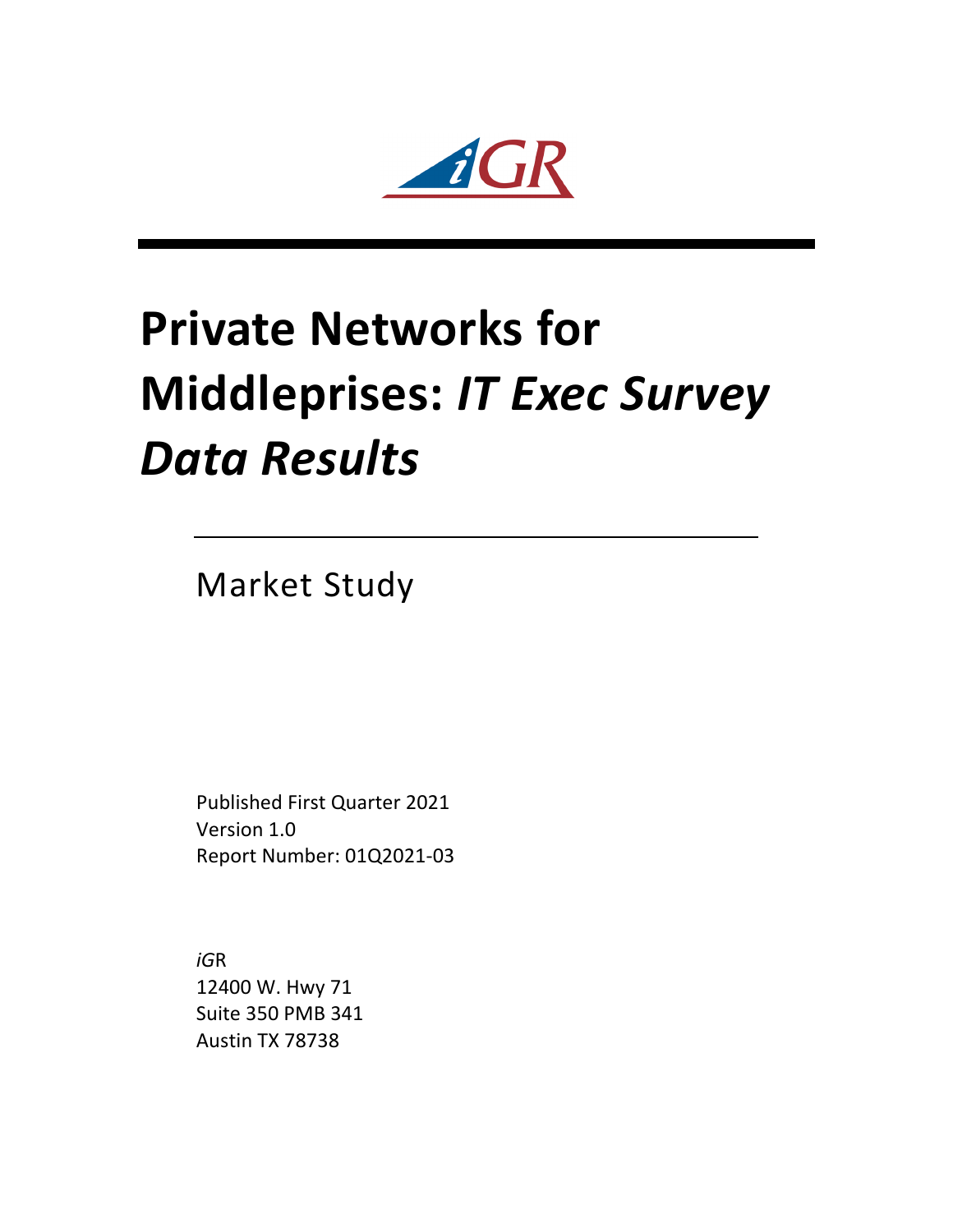## **Table of Contents**

 $\boldsymbol{d}$ (

 $\mathbf{R}$ 

Quoting information from an *iG*illottResearch publication: external — any *iGillottResearch* information that is to be used in press releases, sales presentations, marketing materials, advertising, or promotional materials requires prior written approval from *iGillottResearch. <i>iGillottResearch* reserves the right to deny approval of external usage for any reason. Internal-quoting individual sentences and paragraphs for use in your company's internal communications activities does not require permission from *iG*illottResearch. The use of large portions or the reproduction of any *iGillottResearch document* in its entirety does require prior written approval and may have some financial

implications.

Copyright © 2021 *iGillottResearch, Inc. Reproduction* is forbidden unless authorized. FOR INFORMATION PLEASE CONTACT IAIN GILLOTT (512) 263-5682

**1**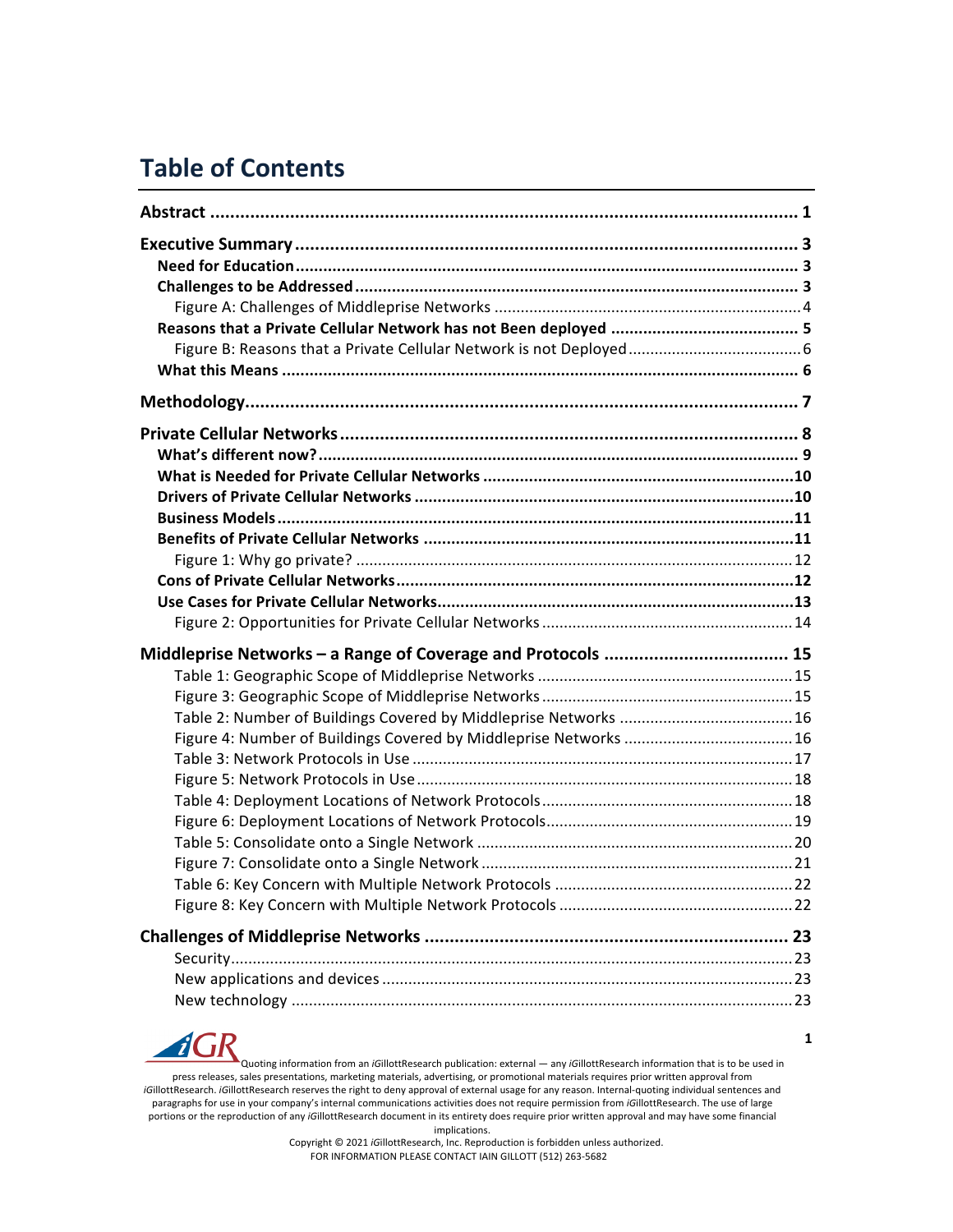| Table 12: Reasons that a Private Cellular Network is not Deployed 31  |  |
|-----------------------------------------------------------------------|--|
| Figure 14: Reasons that a Private Cellular Network is not Deployed 32 |  |
|                                                                       |  |
|                                                                       |  |
|                                                                       |  |
|                                                                       |  |
|                                                                       |  |
|                                                                       |  |
|                                                                       |  |
|                                                                       |  |
|                                                                       |  |
|                                                                       |  |
|                                                                       |  |
|                                                                       |  |
|                                                                       |  |
|                                                                       |  |
|                                                                       |  |



Quoting information from an *iGillottResearch publication:* external — any *iGillottResearch* information that is to be used in press releases, sales presentations, marketing materials, advertising, or promotional materials requires prior written approval from *iGillottResearch. <i>iGillottResearch* reserves the right to deny approval of external usage for any reason. Internal-quoting individual sentences and paragraphs for use in your company's internal communications activities does not require permission from *iGillottResearch*. The use of large portions or the reproduction of any *iGillottResearch document* in its entirety does require prior written approval and may have some financial implications.

Copyright © 2021 *iG*illottResearch, Inc. Reproduction is forbidden unless authorized. FOR INFORMATION PLEASE CONTACT IAIN GILLOTT (512) 263-5682

**2**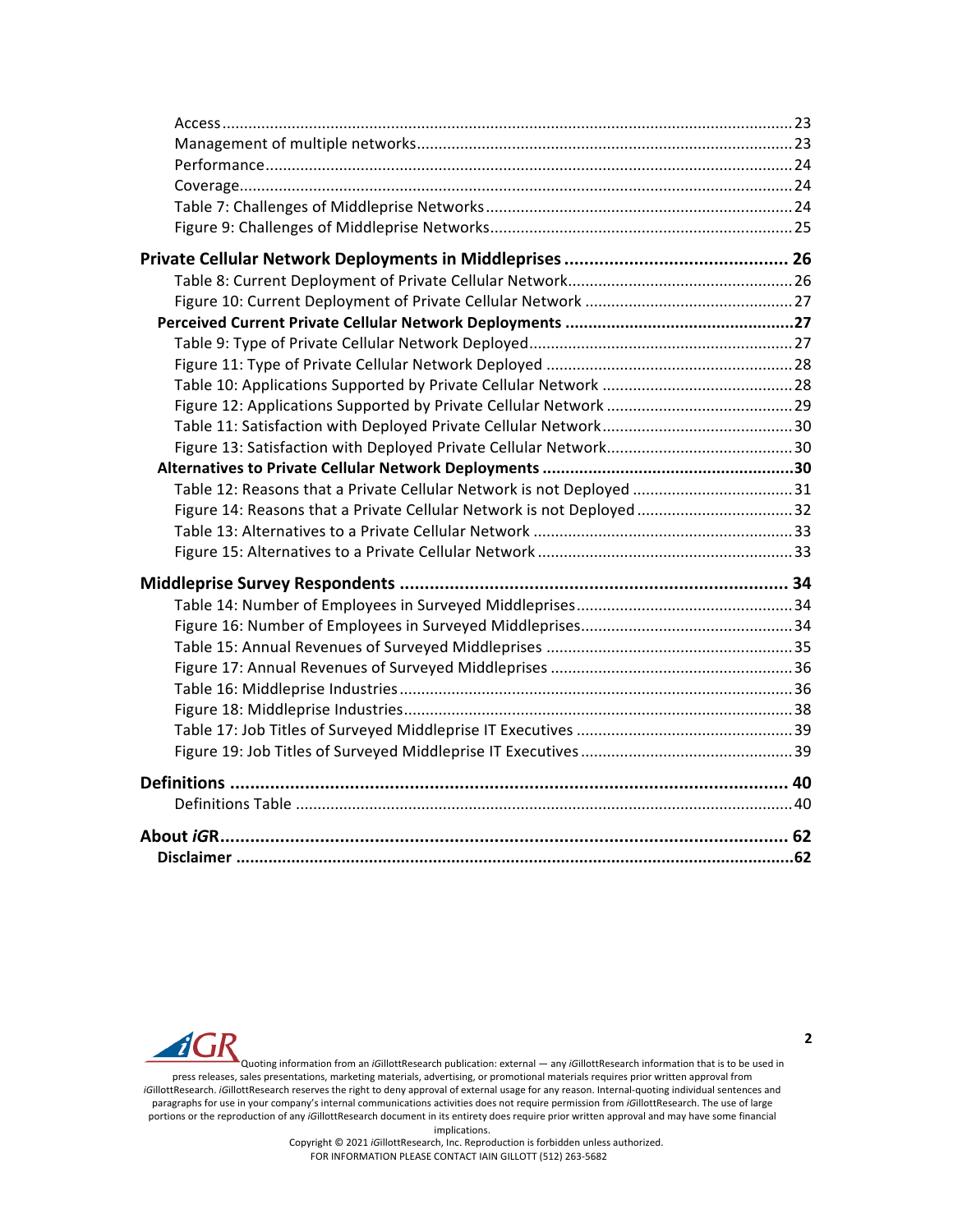## **Abstract**

Private cellular networks are a new opportunity to provide a secure network, owned and controlled by an enterprise, which can support a wide range of use cases made possible by LTE and eventually 5G.

This market study shows the results of *iGR's* survey of U.S. middleprise IT executives fielded in December 2020 across multiple vertical industries. The report provides an overview of the opportunity for private cellular networks in U.S. middleprises, which *iGR* defines as companies with between 500 and 2,000 employees. The study focuses on the challenges faced by middleprises, middleprise IT executives' understanding of private cellular networks, and the perceived reasons to deploy a private cellular network (or not).

Key questions addressed in this study:

- What is a private cellular network and what are its use cases, benefits and disadvantages for enterprises?
- For the middleprises represented in *iGR's* survey, what are the defining characteristics of their networks, in terms of geographic scope and number of buildings?
- What network protocols are used in the middleprise networks represented in *iGR's* survey?
- What are the major challenges faced by middleprise IT executives with respect to their corporate network?
- What is the awareness and understanding of private cellular networks among middleprise IT executives?
- Why have middleprises not deployed private cellular networks and what are they using instead?

**1**

Are middleprises planning to deploy private cellular networks?

This market study is recommended for:

- Enterprise private network vendors and solution providers
- Systems integrators focused on the middleprise market

Quoting information from an *iG*illottResearch publication: external — any *iGillottResearch* information that is to be used in press releases, sales presentations, marketing materials, advertising, or promotional materials requires prior written approval from *iGillottResearch. <i>iGillottResearch* reserves the right to deny approval of external usage for any reason. Internal-quoting individual sentences and paragraphs for use in your company's internal communications activities does not require permission from *iGillottResearch*. The use of large portions or the reproduction of any *iGillottResearch document* in its entirety does require prior written approval and may have some financial